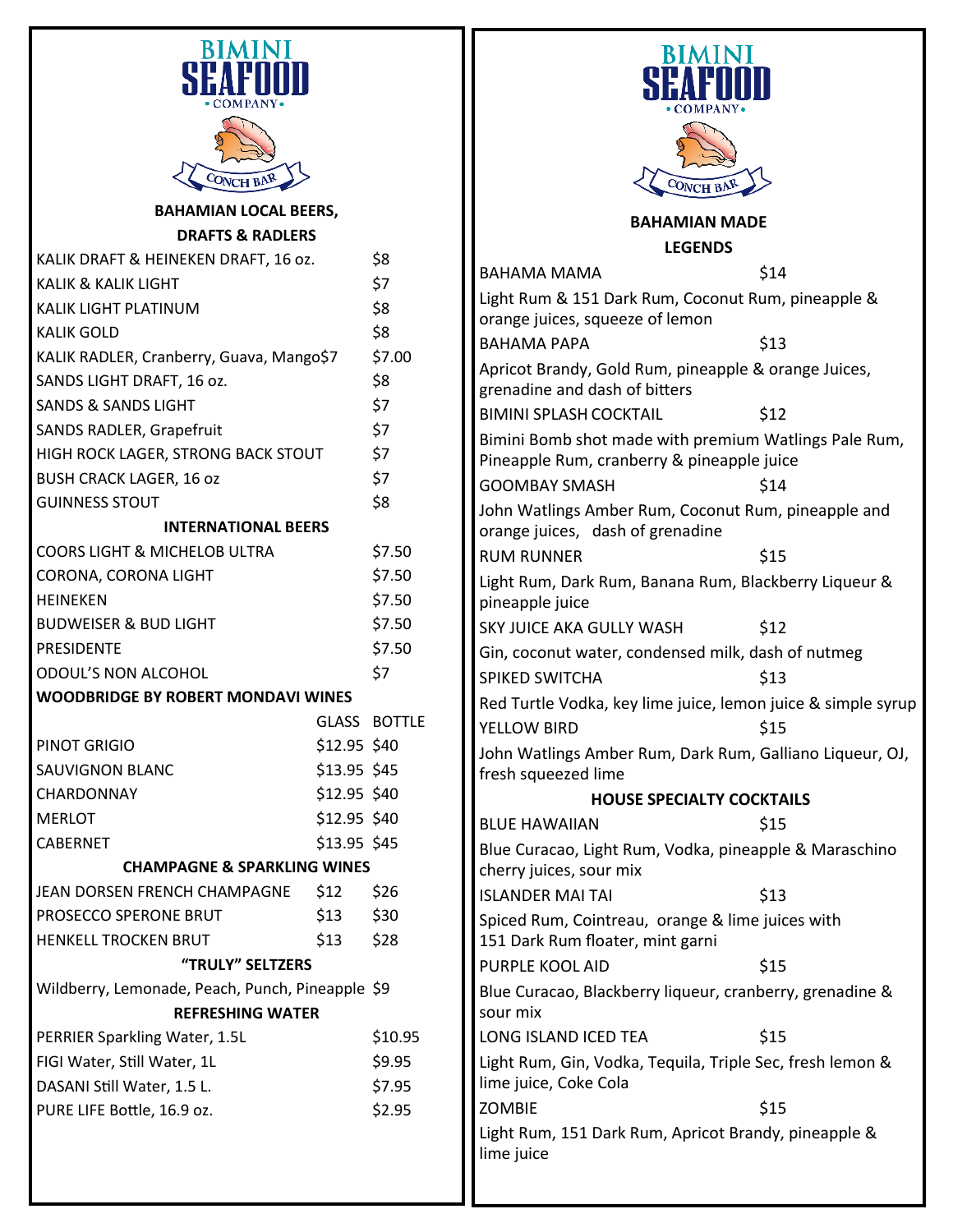

## **CARIBBEAN CONCOCTIONS**

BAY BREEZE \$13 Ciroc Berry Vodka, cranberry & pineapple juice, lime garni BIMINI BLOODY MARY \$13 Red Turtle Vodka, tomato & lime Juices, Worcestershire, dash Tabasco, black pepper, celery, salt rim BLACK RUSSIAN \$14 Tito's Vodka, Coffee Liqueur on the rocks CUBANO \$13 Capt Morgan Spice Rum, pomegranate & orange Juices, grenadine DARK & STORMY \$13 Meyer's Dark Rum, ginger beer, lime juice, Angostura bitters HUMMINGBIRD \$15 Light Rum, Coffee Liqueur, Banana Rum, cream of coconut KEY WEST LEMONADE \$13 Bacardi Limon Rum, cranberry juice, sour mix, Sprite, fresh squeeze of lime & lemon juice PURPLE HAZE \$14 Tito's Vodka, Raspberry Liqueur, lime juice, simple syrup PUSSER'S PAIN KILLER \$15 2 oz Pusser's Rum, pineapple & orange juices, cream of coconut, grated nutmeg PLANTERS PUNCH \$13 Meyer's Dark Rum, pineapple & lime juice, grenadine, Club soda, orange with cherry garni SEA BREEZE \$13 Red Turtle Vodka, cranberry, grapefruit & lime garni SEX ON BIMINI RADIO BEACH \$14 Peach Schnapps, Vodka, cranberry & orange juice **SHOOTERS** IRISH CAR BOMB \$13 Irish Cream, Jameson Irish Whiskey, Guinness beer JOLLY RANCHER
513 Apple Vodka, Peach Schnapps, cranberry juice LEMON DROP \$13 Bacardi Limon , fresh lemon juice, simple syrup, sugar rim NUTTY IRISHMAN \$14 Molly's Irish Cream, Jameson Irish Whisky, Frangelico MELON BALL \$13 Melon liqueur, Bacardi Limon Rum, pineapple juice



## **ICE CREAM DRINKS**

BRANDY ALEXANDER \$13 Dark Creme De Cacao, Napoleon Brandy, Coffee Liqueur CHOCOLATA COFFEE FRAPPE \$13 Coffee Liqueur & Dark Crème De Cacao DIRTY BANANA \$13 Banana Rum, Coffee liqueur GRASSHOPPER ICE CREAMSICKLE \$13 Green Crème De Menthe, White Crème De Cacao ICED CREAMCICKLE SHAKE \$12 Pinnacle whipped cream Vodka, ice cream mix MUDSLIDE \$13 Irish Cream, Vodka, Coffee Liqueur, chocolate drizzle ORANGE CREAMSICKLE \$12 Pinnacle Whipped Cream Vodka, orange juice with zest.

## **LOT A COLADAS**

**PUERTO RICO'S NATIONAL #1 DRINK** 

THE ORIGINAL PINA COLADA \$14

*by creator: Ramon "Monchito" Marrero in 1954 at Caribe Hilton: Coconut Rum, White Rum, cream of coconut, pineapple wedge*

BLACKBERRY COLADA \$14 Blackberry Liqueur, White Rum, cream of coconut & lime juice PEACH COLADA **\$14** Peach schnapps, Pineapple Rum, cream of coconut, half & half STRAWBERRY COLADA \$13 Light Rum, strawberry, pineapple juice, cream of coconut KEY LIME COLADA \$14 Dark Rum, Coconut Rum, Key lime juice, cream of coconut MANGO COLADA **\$15** Mango Rum, Coconut Rum, Pineapple Rum & cream of coconut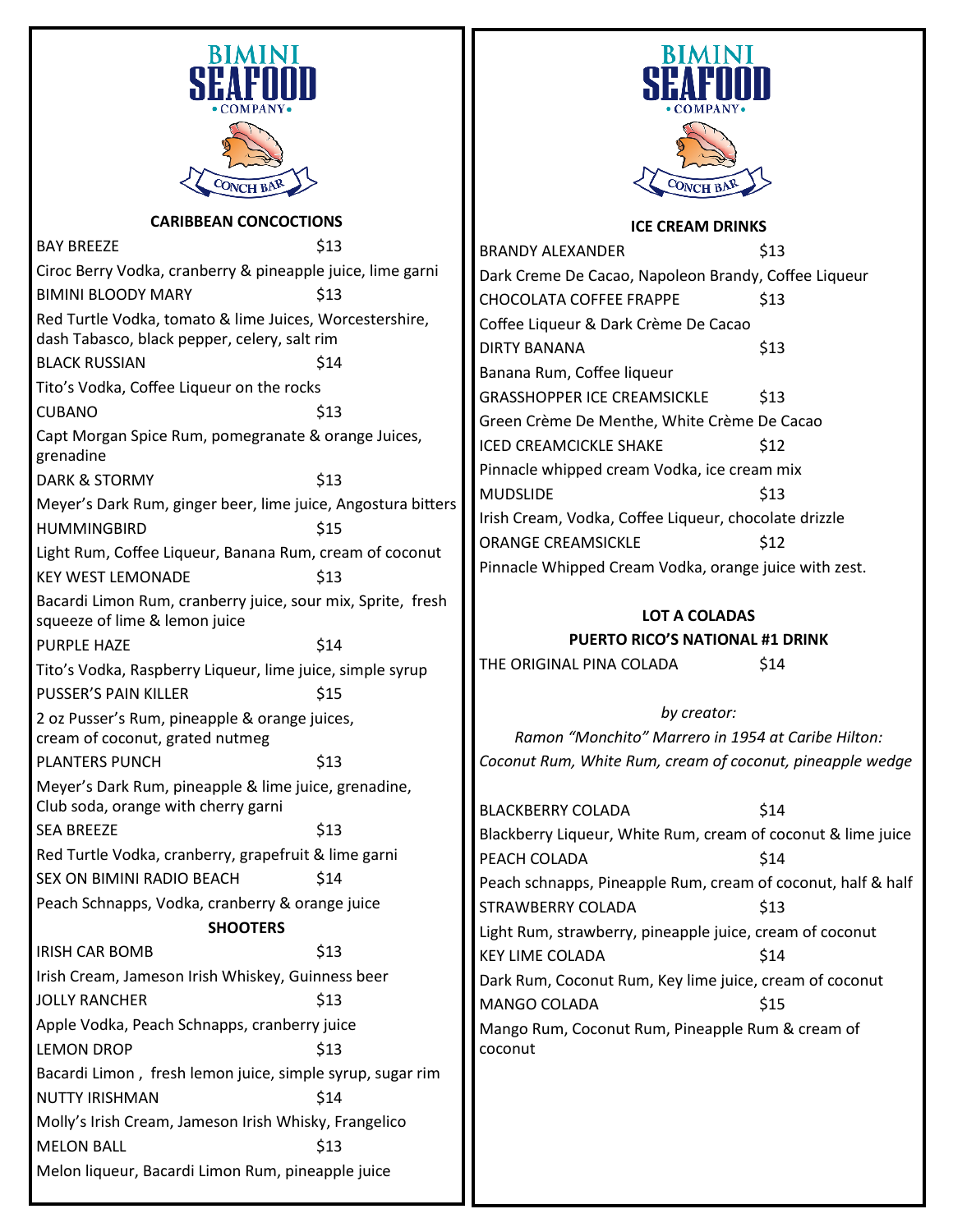